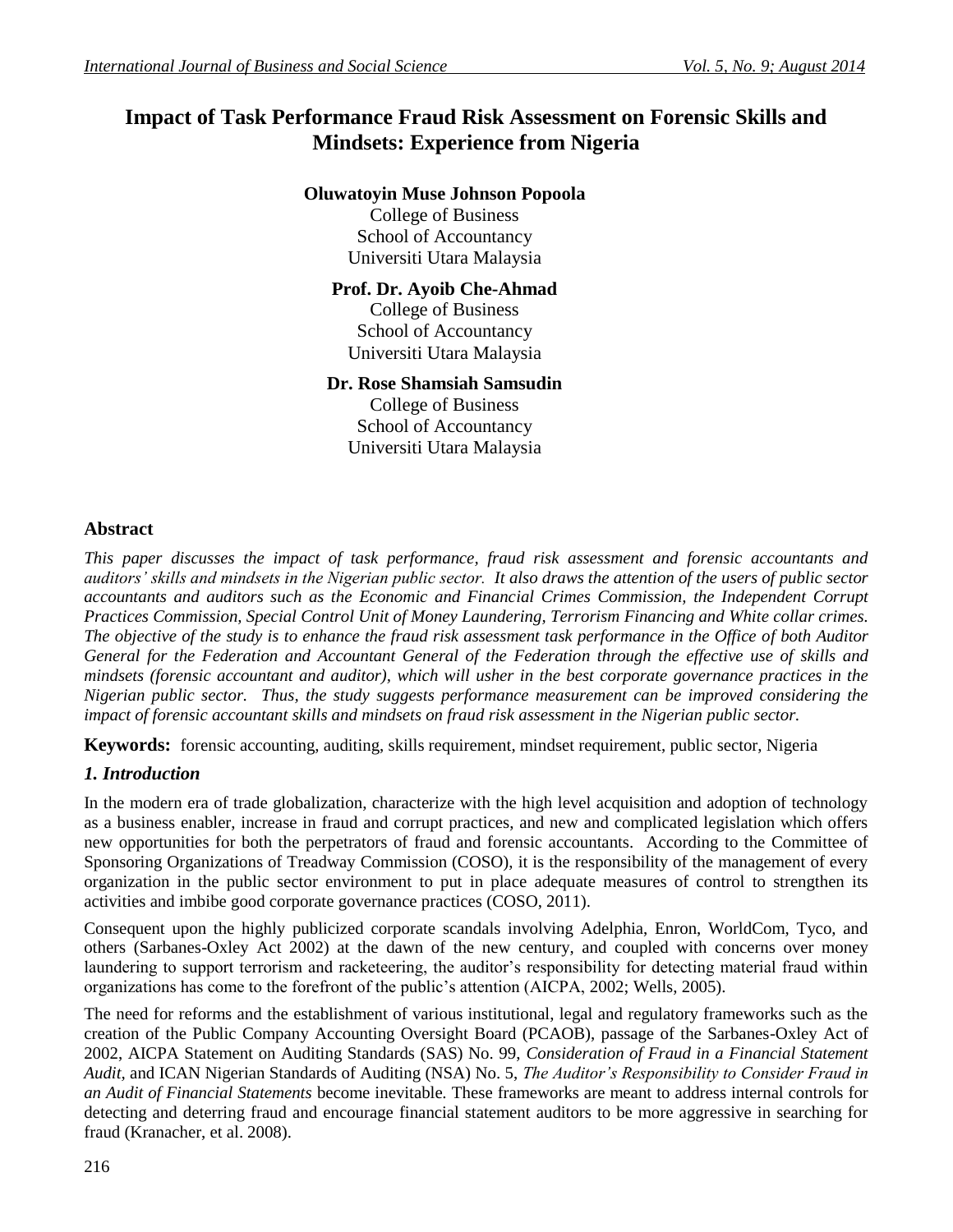In addition, the legislation made major changes in the rules for corporate governance, financial disclosure, auditor independence and corporate criminal liability (Pinkham, 2012). Despite of all these measures, loss due to fraud in the public sector is on the increase. For example, the National Fraud Authority, Annual Fraud Index (NFAAFI, 2011) in the United Kingdom reported the loss traced to the public sector of £21.2 billion out of £38.4 billion. Other areas include private sector £12 billion, individual £4 billion and charity organization £1.2 (NFAAFI, 2011).

The organs of accountability and transparency in Nigeria such as EFCC, ICPC, SCUML, Code of Conduct Bureau (CCB), and Code of Conduct Tribunal (CCT) have wide powers to enforce all applicable laws to arraign, prosecute, and confiscate on behalf of the government any perpetrators of fraud, economic and white collar crimes; and also to regulate the conduct of public sector employees. Other regulatory and scrutinizing institutions such as the Due Process, Debt Recovery, Fiscal Responsibility Act (2007) and Public Procurement Act (2007) were also established and empowered with a view to curb fraudulent practices, misappropriation of funds, diversion of government properties and other occupational fraud.

Despite the establishment and funding of these accountability organs and other measures to reduce the incidence of fraud in the Nigerian public sector, fraud has become endemic, a cankerworm which defies all prescriptions as mirrored by several national and international publications. For example, the following few cases were reported: (1) \$31 Billion Stolen Under President Jonathan of Nigeria (Punch, November 25, 2012), (2) Nigeria: KPMG - Nigeria, Most Fraudulent Country in Africa (THIS DAY, November 23, 2012), (3) Nigeria: Court Remands Two in EFCC Custody for Alleged N14.6million Fraud [\(LEADERSHIP](http://www.leadership.ng/) - Abuja, November 26, 2012); (4) Nigeria: Ahmadu Ali's Son Re-Arraigned Over N4.4 Billion Subsidy Fraud (LEADERSHIP - Abuja, November 26, 2012); and (5)Nigeria: More Boost for Corruption (VANGUARD, November 27, 2012). More cases of fraud and fraud related can be found in the various organs of accountability websites.

This study focuses on the accounting and auditing systems in the public sector of Nigeria and the unit of analysis is the accountants, auditors and forensic accountants in the Office of the Accountant General of the Federation and the Auditor General for the Federation. These two Offices engage the services of accountants and auditors in the public sector and it is from their pool that officers are transferred or seconded to all ministries, departments and agencies of the government for accounting and auditing purposes.

## *2. Literature Review*

## **2.1 Introduction**

According to the International Public Sector Accounting Standard Board (IPSASB, 2012), the term "public sector" refers to national governments, regional (for example, state, provincial, territorial) governments, local (i.e., city, town) governments and related governmental entities (e.g., agencies, boards, commissions and enterprises). The public sector can also be defined as all organizations which are not privately owned and run, but all organizations which are established, operated and financed by the government on behalf of the public. It suffices to say that organizations which are under the control of the public, but provide services where profit is not a primary motive (ICAN, 2009; Bammeke, 2008; Adams, 2004). In like manner, public sector accounting can be defined as a process of recording, communicating, summarizing, analyzing, and interpreting government financial statements and statistics in aggregate and in details; the receipts, custody and disbursement and rendering of stewardship of public funds entrusted (Adams, 2004; Hassan, 2001; Daniel, 1999; Johnson, 1986). This classification is similar to the universally accepted financial accounting definition as accounting is in government, private or public limited liability companies whose essentials are to record all historical costs and incomes and when further processed to become a veritable information necessary for current appraisal, future decision making and performance control (ICAN, 2006).

## **2.1.1 Concept of Accounting and Auditing**

Accounting services can be defined as the preparation and analysis of financial information which is reported to internal and external users via financial statements. Auditing services involve evaluating the reliability and credibility of financial information, as well as "the systems and processes responsible for recording and summarizing that information" (Messier, Glover & Prawitt, 2006).

As noted by International Accounting Education Standards Board (IAESB), auditing is a structured process that involves the application of analytical skills, professional judgment and professional skepticism.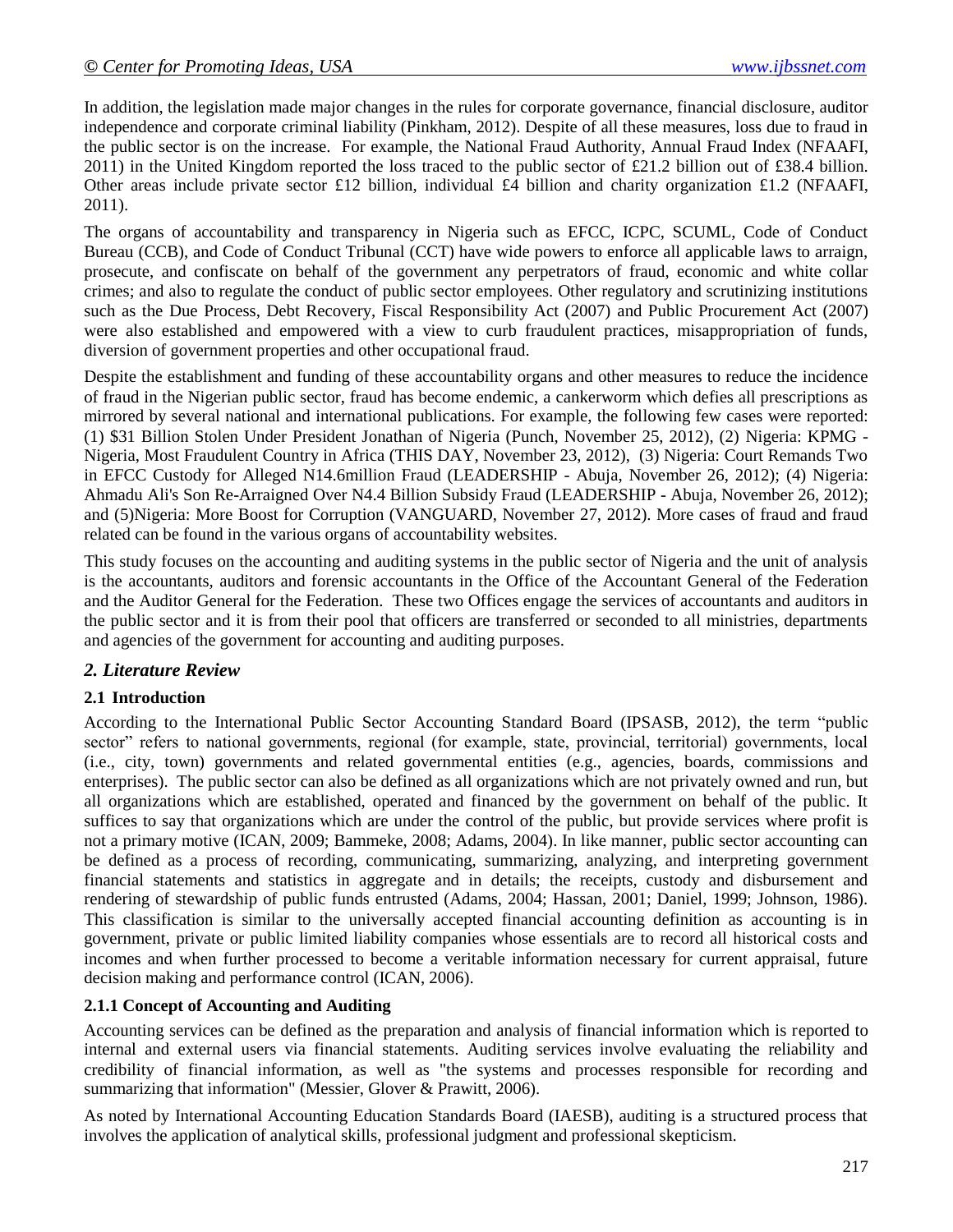It is usually performed by a team of professionals, directed with managerial skills; uses appropriate forms of technology and adheres to a methodology; complies with all relevant technical standards, such as International Standards on Auditing (ISAs), International Standards on Quality Control (ISQCs), International Financial Reporting Standards (IFRS), International Public Sector Accounting Standards (IPSAS); any applicable international, national or local equivalents; and complies with required standards of professional ethics (IES 8, 2006).

## **2.1.2 The Concept of Forensic Accounting**

Forensic accounting is the application of accounting knowledge and investigative skills to ascertain, record, summarize, evaluate, interpret, and communicate information in order to resolve legal issues.

According to Merriam [Webster Dictionary,](http://www.m-w.com/) forensic means "belonging to, used in or suitable to courts of judicature or to public discussion and debate". The [American Institute of Certified Public Accountants](http://www.aicpa.org/) (AICPA, 2002) defines forensic accounting as "the ability to identify, collect, analyze, and interpret financial and accounting data and information; apply the relevant data and information to a legal dispute or issue; and render an opinion." It is the integration of accounting, auditing and investigative skills (Adebisi, 2011). Also known as investigative accounting, [forensic accounting](http://www.sagefa.com/services_fa.html) is a detailed examination and analysis of financial documents and records for use as evidence in a court of law (Boleigha, 2011). The term "forensic accounting" can refer to anything from the execution of a fraud analysis to the recreation of "true" accounting records after the discovery that they have been manipulated and it encompasses both litigation support and investigative accounting. Forensic accounting is focused upon both [the evidence](http://www.rtedwards.com/journals/JFA/evidentiary.html) of economic transactions and reporting as contained within an accounting system, and the legal framework which allows such evidence to be suitable to the purpose(s) of establishing accountability and/or valuation (Bolutife, 2011).

According to Danie du Plessis (2010), the designation given to persons performing forensic accounting services is uncertain. The terminology being used is expert accountant, forensic accountant, fraud auditor, fraud investigator, fraud examiner and risk control manager.

#### **2.1.3 Concept of Transparency and Accountability**

Dandago (2001) defines accountability as the ability to give explanations or reasons regarding what one does at any given time; it is about the ability to satisfactorily account for whatever has been entrusted into an officer's care. According to Johnson (1996) as cited by Onyeanu (2005), accountability means the obligation to answer for a responsibility that has been conferred. Bovens (2004) describes public accountability as the obligation of an actor to publicly explain and justify conduct to some significant other. This usually involves not just information about performance, but also the possibility of debate and judgment and the imposition of formal or informal sanctions in case of poor performance. According to Popoola (2008), "accountability is a more complex notion implying a due and proper rendering of accounts. It entails fiscal accountability, process accountability, that is, demonstrating that the organization has achieved what it sets out to achieve, and programmed accountability, which confirms that the institution/organization has acted in accordance with its mission statement."

The concept of transparency entails the dissemination of information that the public has a legal right to access at any given moment. This involves a genuine communication policy which includes the publication of detailed reports which set out an organization's financial position and financial management principles and disclose internal decision making structures, operational methodologies and details of ongoing and proposed projects and initiatives.

As noted by Pollitt and Bouchaert (2000), the Thatcher-government in United Kingdom introduced the New Public Management (NPM) – an ideology that public accountability is both an instrument and a goal. It is an instrument to enhance the effectiveness and efficiency of public governance, but it has gradually also become a goal in itself. 'Public accountability' has become an ideograph, a rhetorical symbol for good governance.

In Nigeria, the Fiscal Responsibility Act (2007) was introduced as panacea for public accountability and good governance to enhance the effectiveness and efficiency in the public sector. The Senate screened the Commissioners in September 2008 which in essence signposts the beginning of a journey to public accountability and hence good governance. The impact of the Act in fraud and financial crime reduction in the public sector cannot be accurately determined.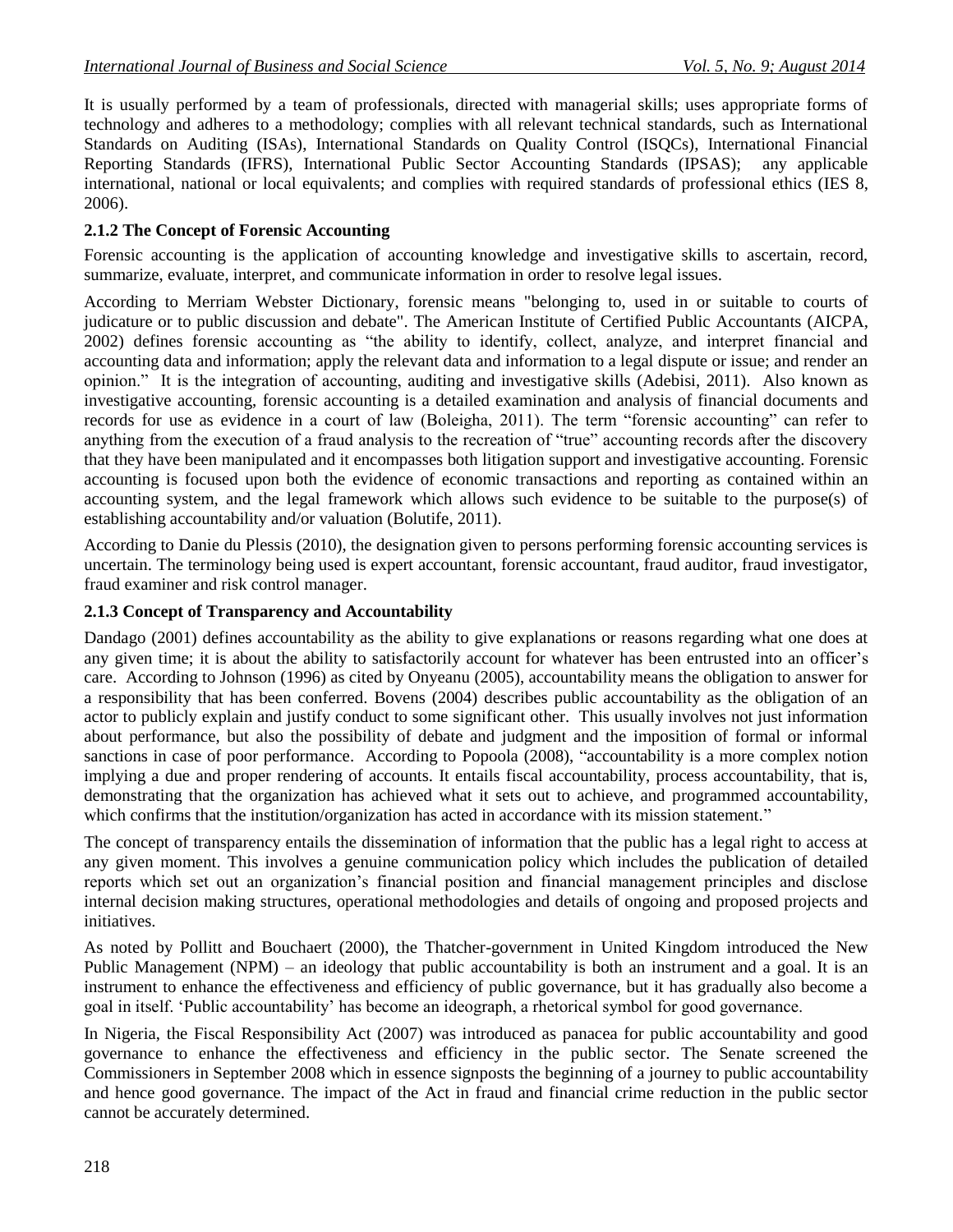#### **2.1.4 Concept of Fraud**

The Black's Law Dictionary defines fraud as all multifarious means which human ingenuity can devise, and which are resorted to by one individual to get an advantage over another by false suggestions or suppression of the truth. It includes all surprise, trick, cunning or dissembling, and unfair way by which another is cheated. Fraud is the result of misleading, intentional actions or inaction (including making misleading statements and omitting relevant information) to gain an advantage. Keshi (2011) describes fraud as a means by which a person can achieve an advantage over another by false suggestions or suppression of the truth.

Fraud evolves from numerous court decisions around the world. In Fomento (Sterling Area) Ltd v Selsdon Fountain Pen Co. Ltd, Lord Denning concluded that: **"**An Auditor has to be suspicious"…. and in order to perform his task properly he must come to it with an inquiring mind, that is, not suspicious of dishonesty or fraud, but suspecting that someone might have made a mistake somewhere and that a check must be made to ensure that there has been none".

Fraud can be defined as intentional misrepresentation by one person in order to gain an advantage over another. Fraud is costly and dangerous to the government activities in terms of economic development, human capital development, infrastructure and facilities, construction and roads. According to Wells (2005), fraud is chicanery and can be classified into two: (1) internal fraud normally committed by employees and officers of organizations, and (2) external fraud which is committed by organizations against persons, by persons against organizations, by organizations against organizations and by persons against persons. To expatiate on the concept of internal and external fraud, a banking executive filing a false report with Central Bank of Nigeria (CBN) or an insurance executive with the National Insurance Commission (NAICOM) - regulatory authority on insurance, is committing internal fraud.

#### **2.2 Differences between Forensic Accountants and Auditors**

Auditors may appear to exhibit a lack of sensitivity in discerning the telltale signs of fraud as a result of the much publicized scandals of Enron, WorldCom and others, yet, they are in no way inferior to forensic accountants in terms of their education, training, experience, and professionalism. In actual fact, there are many commonalities between the financial statement auditors and forensic accountants. Both are required to maintain a high degree of independence and objectivity; to be innovative; to avoid having any preconceptions and biases when evaluating evidence; to have in-depth knowledge of GAAP as well as general business practices and processes (Bologna, 1984). Although, financial statement auditors and forensic accountants share similar characteristics, the primary difference that separates them is their mission. The auditor's primary objective is to examine whether the company's reported financial statements, taken as a whole, are stated fairly in all material respects in conformity with GAAP. Their goal is to provide reasonable assurance that these statements are free from material misstatements (Rittenberg et al., 2008). Whereas, the objective of the forensic accountant is to detect fraud and a blood hunt who believes someone must have made an intentional mistake.

#### **2.3 Forensic Accountant Skills and Auditor Skills**

Forensic accountant skills represent a unique skill sets and techniques developed for the sole purpose of detecting the evidence of fraud (Davis, Farrell & Ogilby, 2010; DiGabriele, 2008), unlike a financial statement auditor whose skill sets are meant to provide reasonable assurance that the reported financial statements taken as a whole are stated fairly, in all material respects, in accordance with NSAs and IASs and are, therefore, free of material misstatement (ICAN, 2009; Davia, 2000). Specifically, it requires persons who are skilled in the application of investigative and analytical skills related to the areas of accounting records, gathering and evaluating financial statement evidence, interviewing all parties related to an alleged fraud situation, and serving as an expert witness in a fraud case (Hopwood et al., 2008; Rosen, 2006; Singleton et al., 2006).

The standard setters merely require auditors to be aware of the possibility of fraud in a financial statement audit (AICPA, 2002), and by extension this is not a guarantee or assurance that its responsibility includes fraud detection. Thus, it is hypothesized that:

H2:1 There is a significant relationship between fraud risk assessment task performance and forensic accountant skills than auditor skills.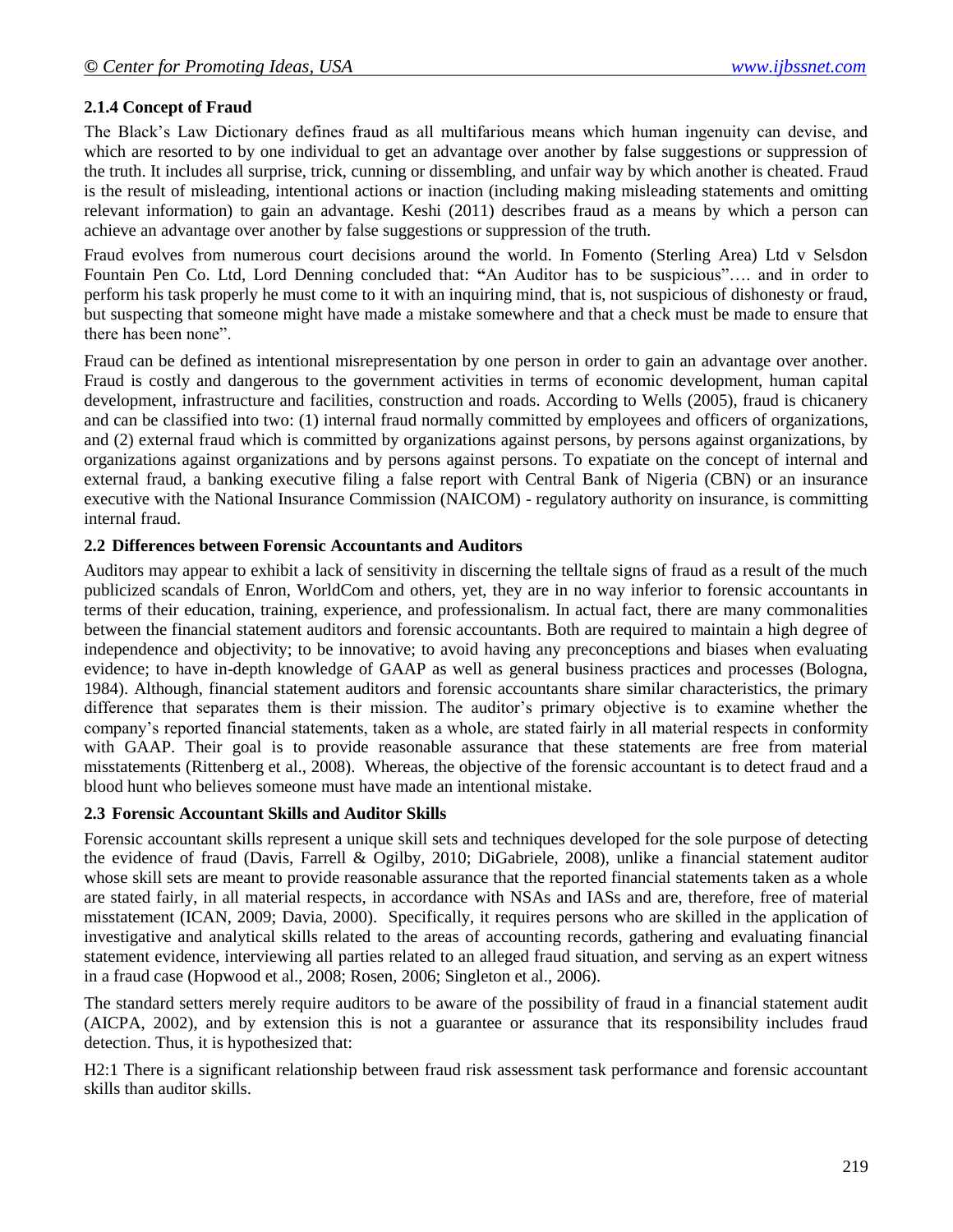## **2.4 Forensic Accountant Mindset and Auditor Mindset**

There is no doubt that differences exist between forensic accountant mindsets and auditor mindsets. A forensic accountant mindset represents a distinctive way of thinking about accounting records. Whereas, auditors think about the company's recorded transactions in terms of the availability, reliability of supporting documentations and the audit trail, they are not legally bound to authenticate accounting documentation (Wuerges, 2011; Chui, 2010). On the contrary, forensic accountant presumes that a perfect audit trail does not mean that the recorded transactions are free from fraud since fraud perpetrators often try to deceive auditors by leaving behind a seemingly legitimate audit trail. Needless to say that the auditor has immunity from the auditing standard which states "an audit rarely involves the authentication of documentation, nor is the auditor trained as or expected to be an expert in such authentication (PCAOB, 2007, pp. 447)".

Undoubtedly, forensic accountant thinking is based on authenticity of events and activities relating to accounting records (Singleton & Singleton, 2007; Singleton et al., 2006). More importantly, forensic accountants are charged with the objective to make an absolute determination about the existence of fraud (Singleton & Singleton, 2007; Singleton et al., 2006; Silverstone & Davia, 2005; Davia, 2000).

Previous research has shown that forensic accountants or fraud specialists are more sensitive and better able than auditors in discerning and discovering fraud in an audit when fraud is present (Boritz et al., 2008) and also that forensic accountants mindset is more significant than auditor mindset in fraud risk assessment task performance (Chui, 2010). Thus, the following is hypothesized that:

H2:2 There is a significant relationship between fraud risk assessment task performance and forensic accountant mindset than auditor mindset.

#### **2.5 Fraud Risk Assessment**

*Fraud risk assessment sets the tone of the audit. The financial statement auditor must design appropriate audit procedures in order to assess the risk of material misstatements due to fraud or error. This clearly shows that fraud risk assessment has a direct relationship with the audit.*

*According to International Standard on Auditing (ISA) No. 330 and NSA No. 11, Auditors procedures in response to assessed risk, it is the responsibility of the auditors to select appropriate procedures based on the auditor's judgment, including the assessment of the risks of material misstatement of the financial statements, whether due to fraud or error. In making those risk assessments, the auditor considers internal control relevant to the entity's preparation and fair presentation of the financial statements in order to design audit procedures that are appropriate in the circumstances, but not for the purpose of expressing an opinion on the effectiveness of the entity's internal control (IFAC, 2010;* PCAOB, 2007*)*

Additionally, Asare and Wright (2004) examine the impact of alternative risk assessment standard risk checklist versus no checklist and program development (standard program versus no program) tools on two facets of fraud planning effectiveness: (1) the quality of audit procedures relative to a benchmark validated by a panel of experts, and (2) the propensity to consult fraud experts. It was discovered that auditors who embraced the use of the standard risk checklist according to SAS No. 82, the predecessor to SAS No. 99 made lower risk assessments than those without a checklist. Hence, the use of the checklist was associated with a less effective diagnosis of fraud which suggests that fraud risk assessment was not associated with the planning of effective fraud procedures but was directly attached to the desire for consultation with fraud specialists or forensic accountants.

Similarly, Wilks and Zimbelman (2004) examine whether a fraud-triangle decomposition of fraud-risk assessments (that is, separately assessing attitude, opportunity, and incentive risks prior to assessing overall fraud risk) increases auditors' sensitivity to opportunity and incentive cues when perceptions of management's attitude suggest low fraud risk in an experiment with 52 practicing audit managers. The findings from their study indicate that auditors who decompose fraud-risk assessments are more sensitive to opportunity and incentive cues when making overall assessments than auditors who simply make an overall fraud-risk assessment.

Auditors are generally poor assessors of fraud risk assessment (Knapp & Knapp, 2001; Hackenbrack, 1992; Joyce & Biddle, 1981). Hence, the pronouncement evokes reaction from some accounting researchers towards improving auditors' fraud risk assessment.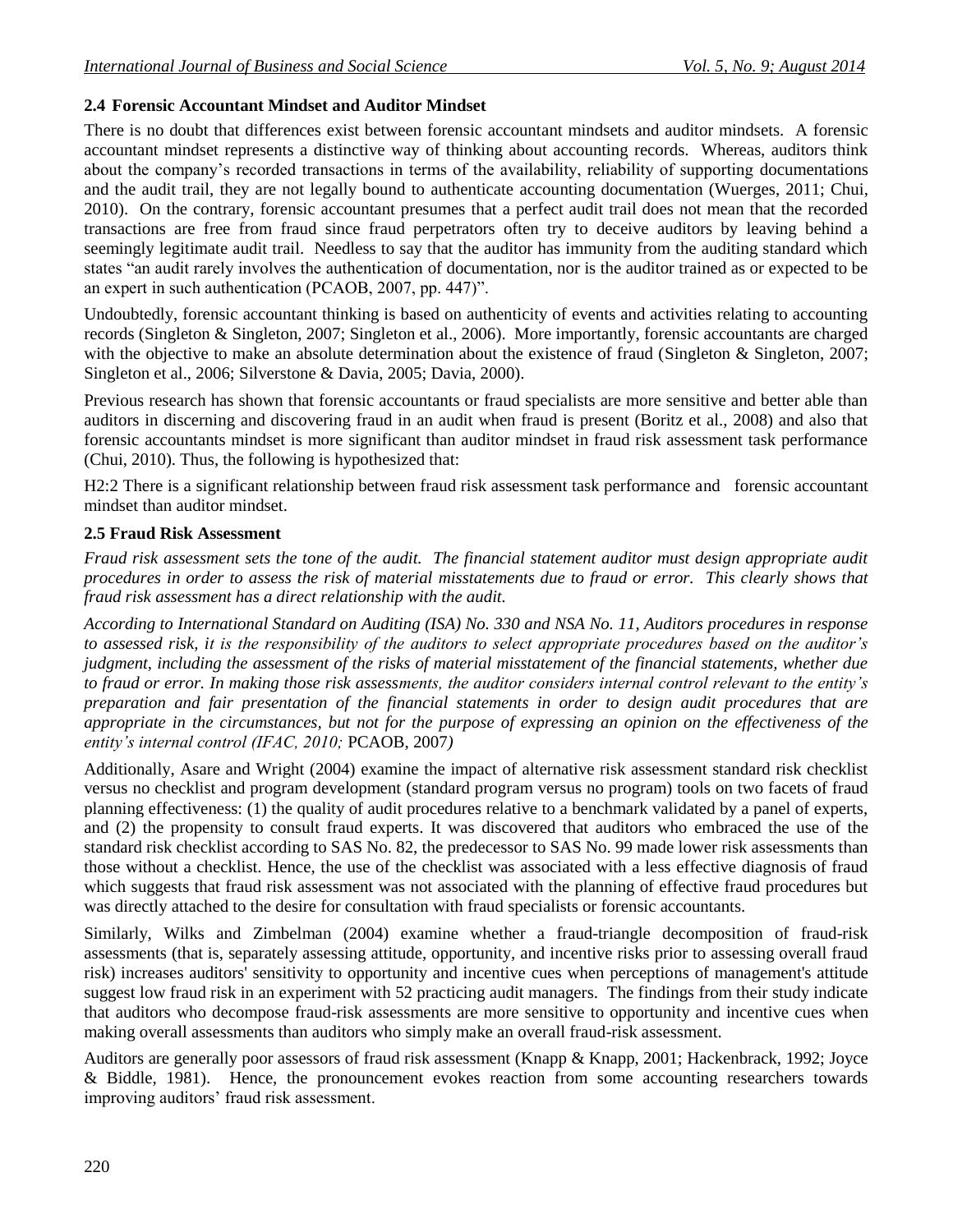For instance, research studies have evaluated the use and effectiveness of symptoms of fraud questionnaires (Asare & Wright, 2004; Pincus, 1989; Albrecht & Romney, 1986), the use of empirically derived fraud risk models (Skousen & Wright, 2006; Tseng & Chang, 2006; Hansen, et al., 1996), and the alternative methods to improve auditors fraud risk assessment performances (Bamber, et al., 2008; Wilks & Zimbelman, 2004; Jiambalvo & Waller, 1984). Hence, this study focuses on fraud risk assessment as literature on fraud related research is broad (Chui, 2010) and some areas may not be relevant to the public sector environment under consideration.

It is evident that fraud risk assessment has a direct impact on the auditors' ability to detect fraud since it is the bedrock of the audit as it helps the auditors to determine the extent and nature of subsequent audit procedures (Wuerges, 2011; Chui, 2010). Figure 3.1 illustrates the conceptual framework.

#### **2.6 Impact of Forensic Accountant Mindset and Auditor Mindset on Task Performance Fraud Risk Assessment**

The first theoretical linkage in this research framework represents the prediction that mindsets (forensic accountant or auditor) have a direct impact on fraud-related task performance (fraud risk assessment). Prior literature shows that a simple difference in mindsets can yield substantial performance differences as well as impact persons' confidence, determination, and commitment to accomplish decision making task (Brandstatter & Frank, 2002; Gollwitzer, 1990). In the context of this study, a forensic accountant mindset differs from an auditor mindset in terms of purpose, frequency, scope and objective.

Forensic accountants are to carry out deep investigation and to decide whether fraud exists, the perpetrators, and remedial action. Auditors, on the other hand, are to determine the fairness of reported financial statements taken as a whole. While auditors are required to exercise professional skepticism in their consideration of fraud, they have been criticized for being creatures of habit and are not good at thinking outside the box (PCAOB, 2007; Sickinger, 1995).

Given the forensic accountant mindsets, this study affirms that forensic accountants may have the tendency to assess all fraud risk factors at a higher level than auditors. Thus, while persons who possess forensic accountant mindsets are more likely to assess fraud risk effectively in the high and low risk conditions than persons who possess auditor mindsets. Thus, it is hypothesized that:

H2:3 Persons who possess the forensic accountant mindsets will assess the risk of fraud and white collar crimes higher in both high and low risk conditions than persons who possess the auditor mindsets.

#### **2.7 Impact of Forensic Accountant Skills and Auditor Skills in Task Performance Fraud Risk Assessment**

The second theoretical linkage in this research framework epitomizes the likelihood that skills (forensic accountant or auditor) have direct influence on fraud-related task performance (fraud risk assessment). Prior literature shows that any additional difference in skills can yield substantial performance differences as well as influence persons' confidence, determination, and commitment to accomplish the decision making task (Davis et al., 2010; DiGabriele, 2008). In the context of this study, a forensic accountant skill differs from an auditor skill in terms of identifying crime because the perpetrators have concealed their activities through a series of complex transactions (DiGabriele, 2008; Brooks, Riley & Thomas, 2005). As noted by the American Institute of Certified Public Accountants (AICPA, 2004), the use of forensic accounting procedures to detect financial reporting fraud should be increased. While forensic accountants play a major role in government by looking for signs of suspicious financial activity and fraud by persons and businesses, the financial auditors are not expected to look for any symptoms of fraud.

This study affirms that forensic accountants may have the tendency to assess all fraud risk factors at a higher level than auditors. This is so when adequate and proper consideration is given to the forensic accountant specialized skills such as information technology skills, auditing skills, investigative skills (theories, methods and patterns of fraud abuse), communication skills, legal system and court procedural skills, and technology skills (Davis et al., 2010; DiGabriele, 2008; Hopwood et al., 2008; Messmer, 2004; Harris & Brown, 2000). Thus, persons who possess forensic accountant skills are more likely to assess fraud risk task performance effectively in the high and low risk conditions than persons who possesses auditor skills. Thus, it is hypothesized that:

H2:4 Persons who possess the forensic accountant skills will assess the risk of fraud and white collar crimes higher in both high and low fraud risk conditions than persons who possess the auditor skills.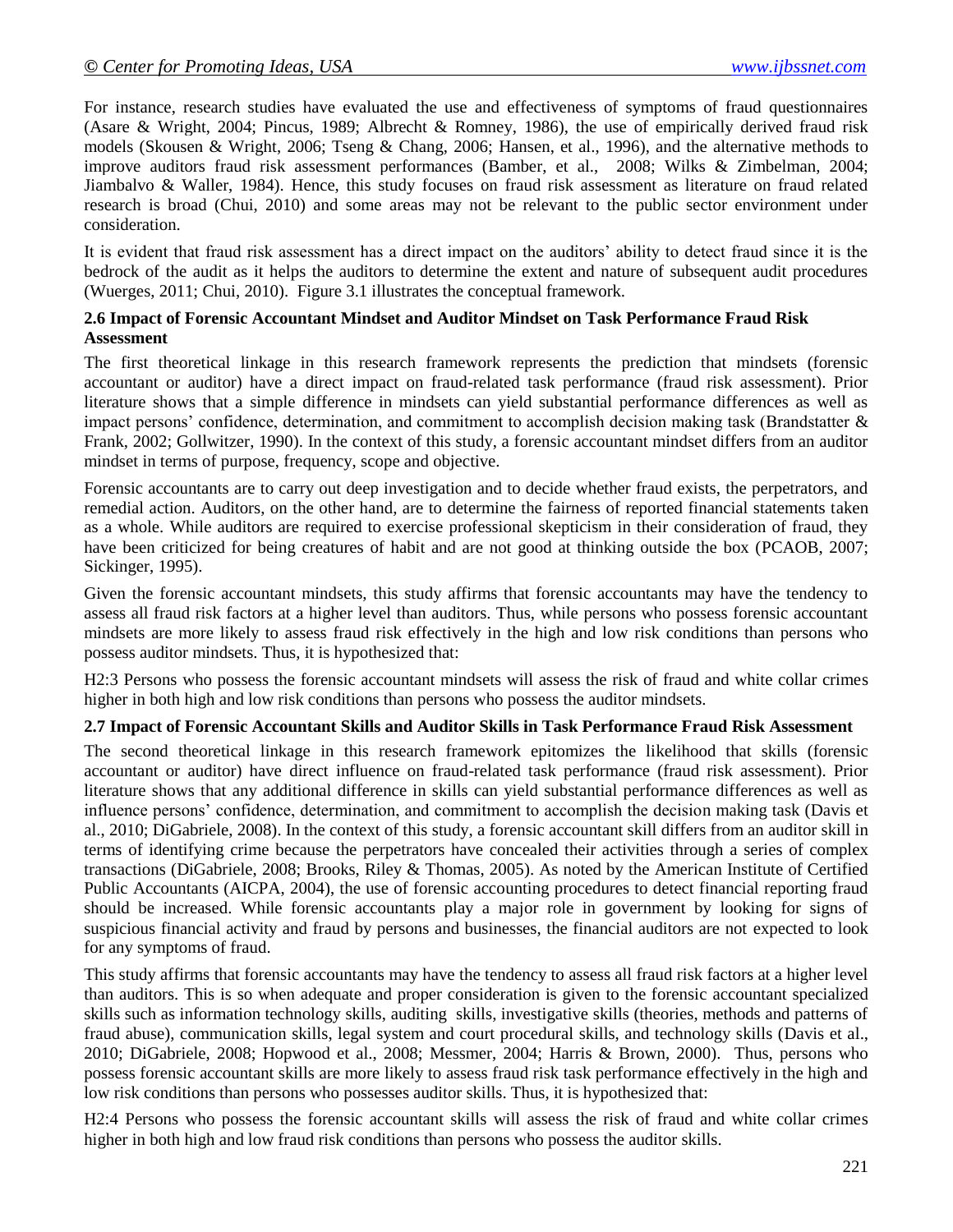#### *3. Conceptual Framework*

Figure 3.1 below summarizes earlier literature and illustrates the conceptual framework of task performance fraud risk assessment on forensic accountant and auditor skills and mindset in the Nigerian public sector. The assessment of fraud risks by utilizing the forensic accountant skills and mindset may have the tendency to engender higher task performance than the auditor skills and mindset.





## *4. Conclusion*

This paper discusses on the forensic accountant skills and mindsets and auditor skills and mindsets in the public sector environment based on the extant literature on skills and mindsets (forensic accountant and auditor) as exogenous variables, and task performance fraud risk assessment as the endogenous variable.

This study found out from the extant literature of the previous piecemeal studies that the impact of skills and mindset on fraud risk assessment task performance (forensic accountant and auditor) in the public sector in Nigeria cannot be overlooked. Thus, there is a need for a holistic approach to examine the impact of skills and mindset (forensic accountant and auditor) on fraud risk assessment task performance. Any holistic study which is intended to reduce fraud and other fraud related crimes would be greatly desired, timely, and relevant especially in the Nigerian public sector.

## *References*

Adams, RA 2004, "Public Sector Accounting and Finance Made Simple" 3<sup>rd.</sup> Edition, 2004.

Adebisi, FA 2011, Audit, Investigation and Forensics - Similarities and Differences. Institute of Chartered Accountants of Nigeria: Forensic, Audit & Investigation Faculty, February.

Advance Fee Fraud and Other Related Offences Act 1995, Federal Ministry of Information, Nigeria.

- Albrecht, WS and Romney, MB 1986, "Red-flagging Management Fraud: A Validation." *Advances in Accounting*  3: 323-333.
- American Institute of Certified Public Accountants 2002, Statement on Auditing Standards (SAS) No. 99, Consideration of Fraud in a Financial Statement Audit (AICPA, Professional Standards, vol. 1, AU Sec. 316.50): American Institute of Certified Public Accountants.
- Asare, SK and Wright, AM 2004, "The Effectiveness of Alternative Risk Assessment and Program Planning Tools in a Fraud Setting". *Contemporary Accounting Research* 21 (2): 325-352.

Auditors-General for the Federation and State Auditors-General 1997. "Nigeria Public Sector Auditing Standard",

- Bamber, EM, Carpenter, TD and Hammersley, JS 2008, "The Influence of Documentation Specificity and Fraud Risk Priming on Auditor Fraud Judgments and Evidence Evaluation Decisions." Working Paper: University of Georgia.210
- Bammeke, SA 2008, Public Sector Accounting and Finance for Decision Making. Lagos, SAB & Associates Limited.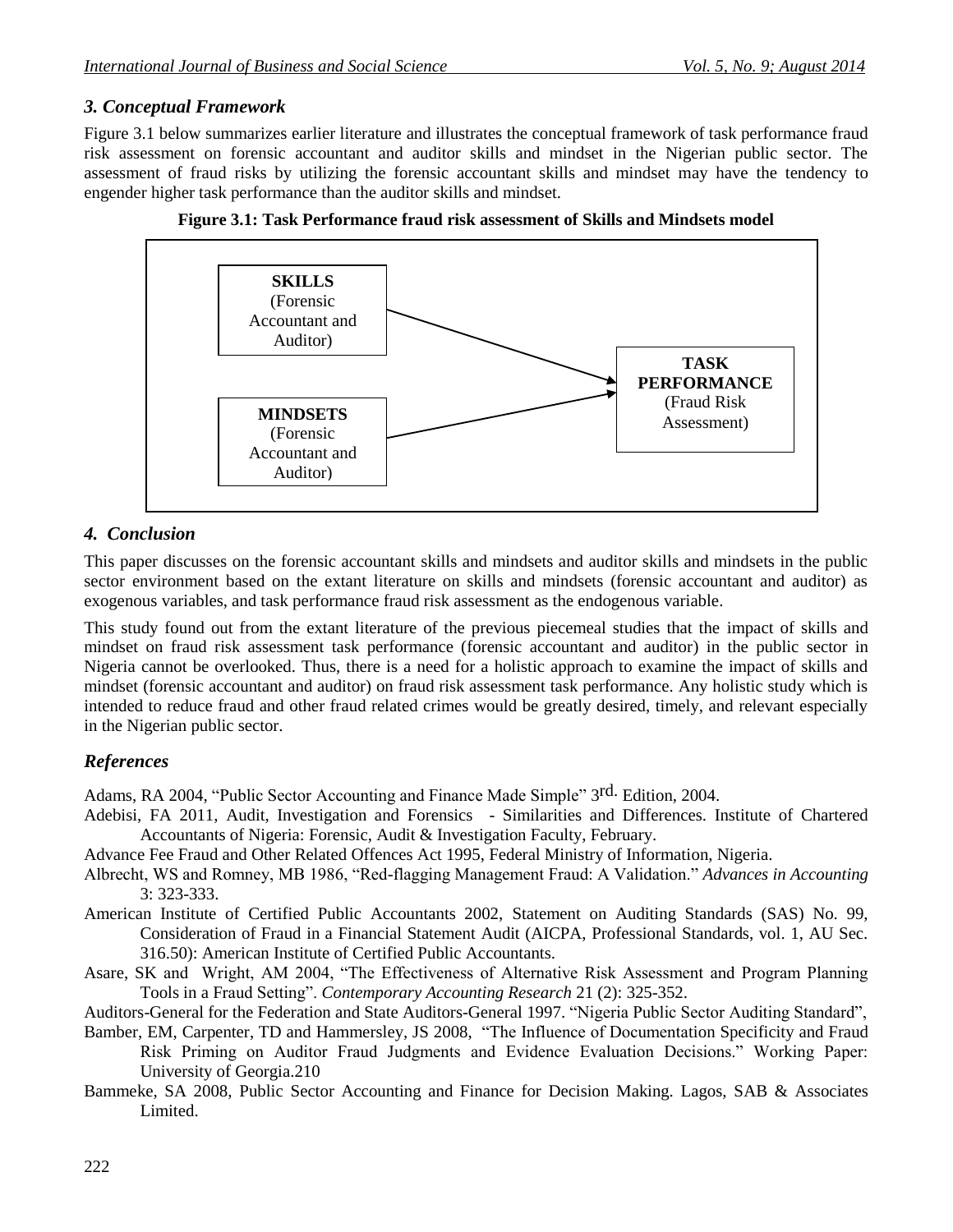- Boleigha, P 2011, Meaning of Forensic. Institute of Chartered Accountants of Nigeria: Forensic Audit & Investigation Faculty.
- Bologna, GJ 1984, *Corporate Fraud: The Basics of Prevention and Detection.* Stoneham, MA: Butterworth Publishers.
- Bolutife, OL 2011, Types of Engagement for Forensic Accountants. Institute of Chartered Accountants of Nigeria: Forensic Audit & Investigation Faculty.
- Boritz, JE, Kotchetova, N and Robinson, LA 2008, "Planning Fraud Detection Procedures: Fraud Specialists vs. Auditors."Working Paper: University of Waterloo.
- Chui, L 2010, An experimental examination of the effects of fraud specialist and audit mindsets on fraud risk assessments and on the development of fraud-related problem representations. ProQuest LLC, UMI 3436520, 789 East Eisenhower Parkway, USA
- Dandago, KI 2001, Financial Accounting Simplified. (2<sup>nd</sup> Ed., p. 143). Kano, Nigeria: Adamu Joji Publishers.

Danie du Plessis 2010, Director Forensic Accounting Unit, University of Pretoria, South Africa.

- Daniel, GI 1999, Public Sector Accounting,Ahmadu Bello University Press, Zaria, Kaduna.
- Davia, HR 2000, *Fraud 101: Techniques and Strategies for Detection*. New York, NY: John Wily and Sons, Inc.
- Davis, C, Farrell, N, and Ogilby, S 2010, Characteristics and skills of the Forensic Accountant. American Institute of Certified Public Accountants FVS section.
- DiGabriele, JA 2008, An Empirical Investigation of the Relevant Skills of Forensic Accountants. Journal of Education for Business. p. 331-338.
- Due Process Budgeting Circular of Year 2002, Federal Ministry of Information, Nigeria
- Economic and Financial Crime Commission, Act. (EFCC 2012, 2011). Federal Ministry of Information, Nigeria Finance (Control and Management) Act 1958,. Federal Ministry of Information, Nigeria
- Hackenbrack, K 1992, "Implications of Seemingly Irrelevant Evidence in Audit Judgment." *Journal of Accounting Research* (Spring): 54-76.
- Hassan, MM 2001, *Government Accounting,* Lagos, Nigeria: Malthouse Press Limited
- Hopwood, WS, Leiner, J and Young, GR 2008, *Forensic Accounting*. New York, NY: McGraw-Hill/Irwin, http://www.acfe.com/about/press-release.asp?copy=10-12-2005
- Independent Corrupt Practices (Establishment), Act2000, Federal Ministry of Information, Nigeria.
- International Accounting Education Standard Board (IES 8, 2006)
- International Public Sector Accounting Standard Board 2012
- Jiambalvo, J and Waller, W 1984, "Decomposition and Assessments of Audit Risk." *Auditing: A Journal of Practice and Theory* 3 (2): 80-88.
- Johnson, EI 1996, Public Sector Accounting and Financial Control, (2<sup>nd</sup> Ed. P. 79). Surulere, Lagos: Financial Training Centre.
- Joyce, E and Biddle, G 1981, "Anchoring and Adjustment in Probabilistic Inference in Auditing." *Journal of Accounting Research* 19: 120-145.
- Keshi, ON 2011, Nature and Taxonomy of Fraud. The Institute of Chartered Accountants of Nigeria Forensic Audit & Investigation Faculty, March.
- Knapp, CA and Knapp,MC2001,"The Effects of Experience and Explicit Fraud Risk Assessment in Detecting Fraud with Analytical Procedures." *Accounting, Organizations and Society* 26: 25-37.
- Money Laundering Act, 1995. Federal Ministry of Information, Nigeria
- Pincus, KV 1989, "The Efficacy of a Red Flags Questionnaire for Assessing the Possibility of Fraud." *Accounting, Organizations and Society* 14 (1/2): 153-163.
- Popoola, OMJ 2008, "Update on Auditing and Ethical Standards", The Institute of Chartered Accountants of Nigeria, Executive Mandatory Continuing Professional Education Program (EMCPE), Lagos, Nigeria.
- Rittenberg, LE, Schwieger, BJ and Johnstone, KM 2008, *Auditing: A Business Risk Approach*. 6th Ed. Mason, OH: Thomson Higher Education.
- Rose, J, McKay, MB and Norman, CS 2009, "Designing Decision Support Systems to Promote the Acquisition of Expertise." Working Paper: Southern Illinois University Carbondale.
- Rosen, LS 2006a, "CAP Forum on Forensic Accounting in the Post-Enron World Forensic Accounting: Where and When Headed?" *Canadian Accounting Perspectives* 5 (2): 257-264.
- Silverstone, H and Davia, HR 2005, *Fraud 101: Techniques and Strategies for Detection*. 2nd Ed. Hoboken, NJ: John Wily and Sons, Inc.